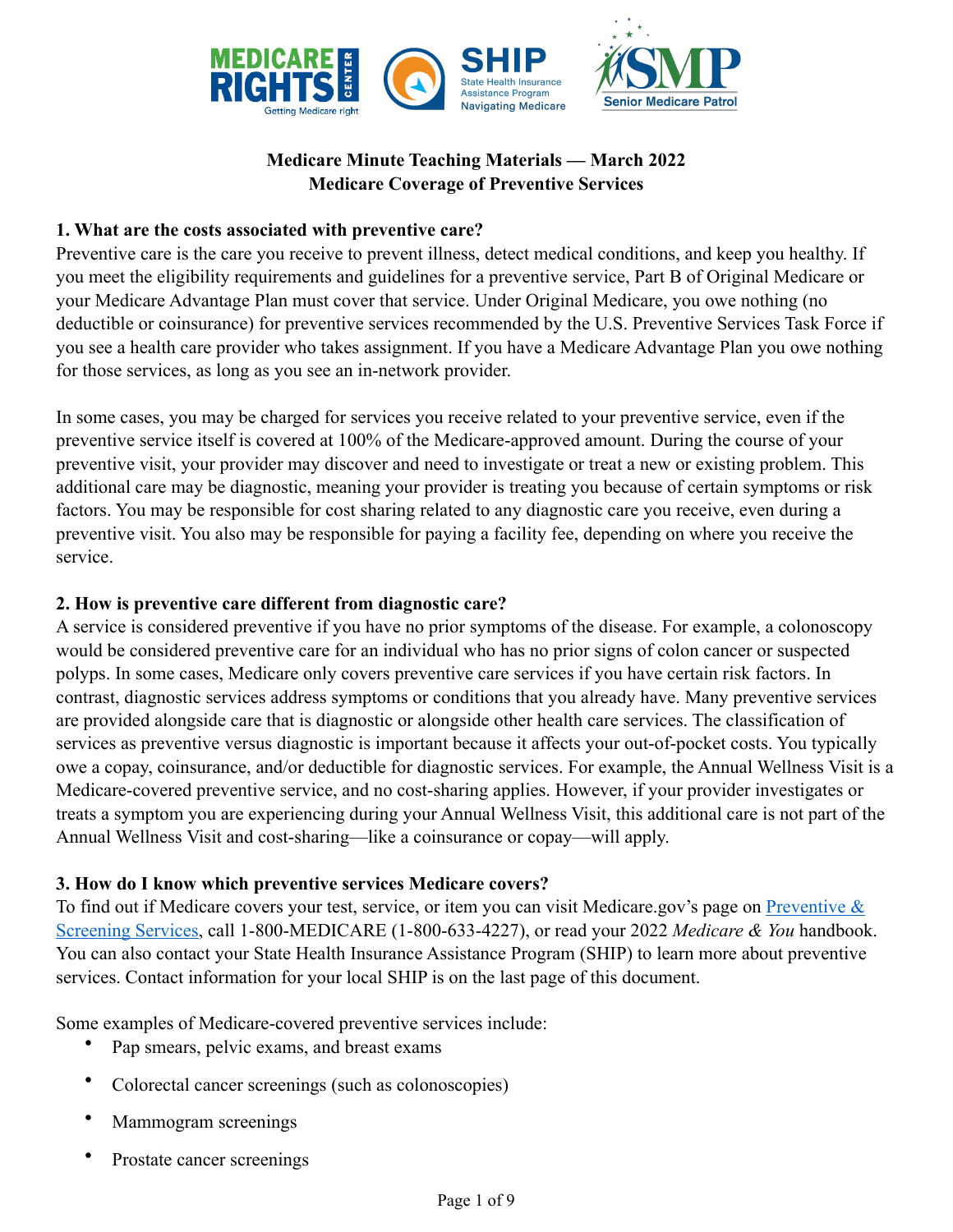

- Bone mass measurements
- Medical nutrition therapy
- HIV screenings
- Depression screenings
- Diabetes screenings

# **4. What is the Welcome to Medicare preventive visit?**

The Welcome to Medicare preventive visit is a one-time appointment you can choose to receive when you are new to Medicare. The aim of the visit is to promote general health and help prevent diseases. Medicare Part B covers your one-time Welcome to Medicare preventive visit, and you must receive this visit within the first 12 months of your Part B enrollment. The Welcome to Medicare preventive visit is not a head-to-toe physical.

During the course of your Welcome to Medicare preventive visit, your provider should:

- Check your height, weight, blood pressure, body mass index (BMI), and vision
- Review your medical and social history
- Review your potential for depression and other mental health conditions
- Review your ability to function safely in the home and community
- Provide you with education, counseling, and referrals related to your risk factors and other health needs
- Give you a checklist and/or written plan with information about other preventive services you may need

# **5. What is the Annual Wellness Visit?**

The Annual Wellness Visit (AWV) is a yearly appointment with your primary care provider (PCP) to create or update a personalized prevention plan. This plan may help prevent illness based on your current health and risk factors. Keep in mind that the AWV is not a head-to-toe physical. Also, this service is similar to but separate from the one-time Welcome to Medicare preventive visit (see question 4). Medicare Part B covers the Annual Wellness Visit if you have had Part B for over 12 months and you have not received an AWV in the past 12 months. Additionally, you cannot receive your AWV within the same year as your Welcome to Medicare preventive visit.

During your first Annual Wellness Visit, your PCP will develop your personalized prevention plan. Your PCP may also:

- Check your height, weight, blood pressure, and other routine measurements.
- Give you a health risk assessment.
	- $\circ$  This may include a questionnaire that you complete before or during the visit. The questionnaire asks about your health status, injury risks, behavioral risks, and urgent health needs.
- Review your functional ability and level of safety.
	- This includes screening for hearing impairments and your risk of falling.
	- o Your doctor must also assess your ability to perform activities of daily living (such as bathing and dressing), and your level of safety at home.
- Learn about your medical and family history.
- Make a list of your current providers, durable medical equipment (DME) suppliers, and medications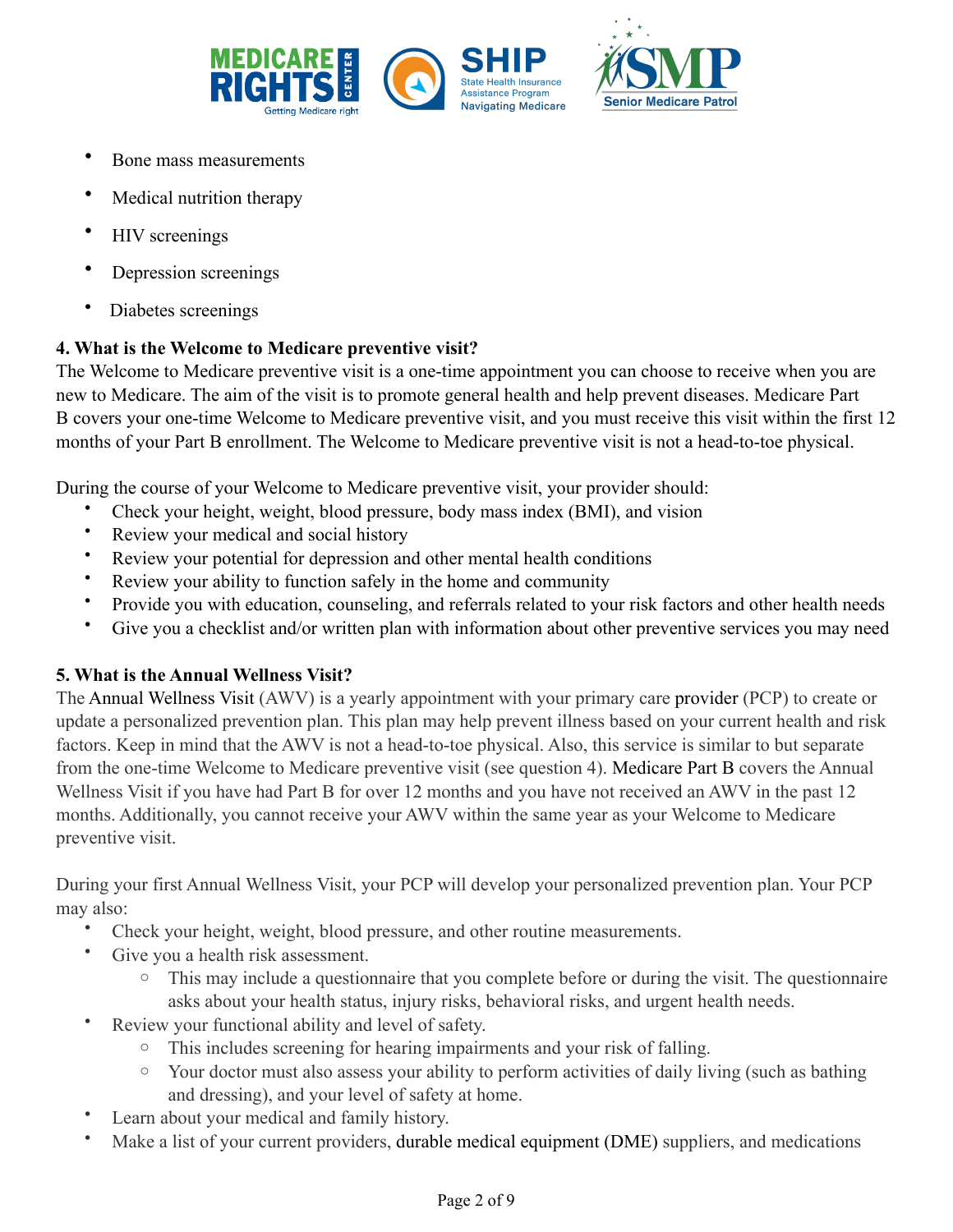

- o Medications include prescription medications, as well as vitamins and supplements you may take.
- Create or update a written 5-10 year screening schedule or check-list.
	- o Your PCP should keep in mind your health status, screening history, and eligibility for ageappropriate, Medicare-covered preventive services.
- Screen for cognitive impairment, including diseases such as Alzheimer's and other forms of dementia.
	- o Medicare does not require that doctors use a test to screen you. Instead, doctors are asked to rely on their observations and/or on reports by you and others.
- Screen for depression.
- Provide health advice and referrals to health education and/or preventive counseling services aimed at reducing identified risk factors and promoting wellness.
	- o Health education and preventive counseling may relate to weight loss, physical activity, smoking cessation, fall prevention, nutrition, and more.

AWVs after your first visit may be different. At subsequent AWVs, your doctor should:

- Check your weight and blood pressure
- Update the health risk assessment you completed
- Update your medical and family history
- Update your list of current medical providers and suppliers
- Update your written screening schedule
- Screen for cognitive issues
- Provide health advice and referrals to health education and/or preventive counseling services

# **6. What kinds of cancer screenings are covered by Medicare with no cost-sharing?**

Medicare covers preventive screenings for several kinds of cancer at 100% of the Medicare-approved amount, meaning that if you meet the eligibility requirements, you will not have to pay anything (no deductible nor coinsurance). If you receive diagnostic screenings, or if, during the course of a screening, your provider discovers and needs to treat a new or existing problem, charges will most likely apply to your visit. The following screenings are covered with no cost-sharing except where otherwise indicated:

- **Colorectal cancer screenings**: Medicare Part B covers different colorectal cancer screenings, each with separate eligibility requirements. Note that you may be at high risk for colorectal cancer if you have a family history of the disease, have had colorectal cancer or colorectal polyps, or if you have had an inflammatory bowel disease.
	- o Fecal occult blood test: Once a year (every 12 months) if you are age 50+
	- o Flexible sigmoidoscopy: Once every four years (48 months) if you are age 50+ and at high risk, or once every 10 years after a colonoscopy if you are age 50+ and not at high risk
	- o Colonoscopy: Once every two years (24 months) if you are at high risk for colorectal cancer, or once every 10 years if you are not at high risk (but not within 48 months of a screening flexible sigmoidoscopy)
	- o Barium enema: Once every two years if you are age 50+ and at high risk, or once every four years if you are age 50+ and not at high risk (but not within 48 months of a screening flexible sigmoidoscopy). Barium enemas are covered at 80% of the Medicare-approved amount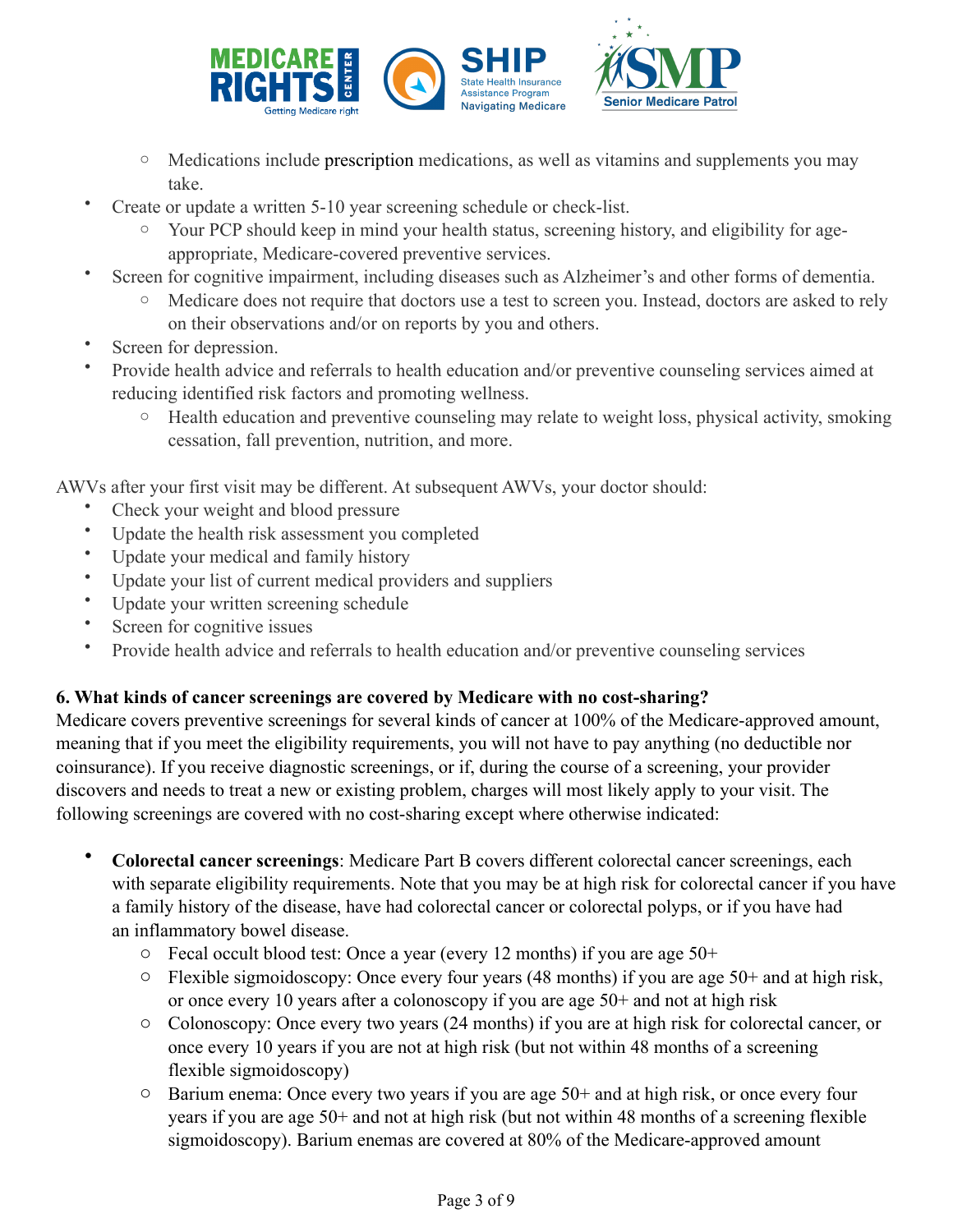

- o Multi-target stool DNA tests: Once every three years if you are age 50-85, show no symptoms of colorectal disease, and are not at high risk for developing colorectal cancer
- o Blood-based biomarker tests: Once every three years if you are age 50-85, show no symptoms of colorectal disease, and are not at high risk for developing colorectal cancer
- **Lung cancer screenings**: Medicare Part B covers a yearly lung cancer screening and a yearly Low Dose Computed Tomography (LDCT, also called low-dose CT) chest scan for people with certain risk factors. Before your first LDCT scan, you must have a visit with your primary care provider (PCP) to discuss the benefits and risks of the scan. Your PCP will also provide counseling on the importance of quitting or avoiding smoking and information about smoking cessation services when appropriate. After your first scan, a separate counseling visit is not required before you receive your annual LDCT. Medicare Part B will only cover these services if you:
	- o Are 55-77 years old
	- o Currently smoke or have quit smoking in the past 15 years
	- o Have smoked an average of one pack per day for at least 30 years
	- o Have no symptoms of lung cancer
	- o And, receive the screening and LDCT at a Medicare-approved radiology facility
- **Mammograms**: If you do not have symptoms or a prior history of breast cancer, Medicare Part B covers preventive mammograms—one baseline mammogram for women 35-39 years old, and one screening mammogram every 12 months for women over 40 years old. Medicare does not cover preventive mammograms for men. Medicare does cover diagnostic mammograms for everyone. Your doctor might recommend a diagnostic mammogram if your screening shows an abnormality or if a physical exam reveals a lump. Medicare covers as many diagnostic mammograms as necessary, but they are covered at 80% of the Medicare-approved amount, while preventive mammograms are covered at 100% of the Medicare-approved amount.
- **Pap smears, pelvic exams, and physical breast exams**: Pap smears can detect cervical or vaginal cancer in its early stages. They can also screen for sexually transmitted diseases, fibroids, and various types of genital and vaginal problems including cancer. The pelvic exam includes a breast/chest examination, which can help detect signs of breast/chest cancer. Medicare covers these services every 24 months. You may be eligible for these screenings every 12 months if you are at a high risk for cervical or vaginal cancer or if you are of childbearing age and have had an abnormal Pap smear in the last 36 months. Medicare may consider you at a high risk for cervical or vaginal cancer if:
	- o You were sexually active before age 16
	- o You have had five or more sexual partners
	- o You have had a sexually transmitted infection (STI)
	- o Your parent/mother was given the drug diethylstilbestrol (DES) during pregnancy
	- o You have received fewer than three negative Pap tests or no Pap smear within the past seven years.
- **Prostate cancer screenings**: Medicare Part B covers one annual prostate cancer screening for individuals age 50+. The prostate screening includes a digital rectal exam (DRE) and a prostate-specific antigen (PSA) test.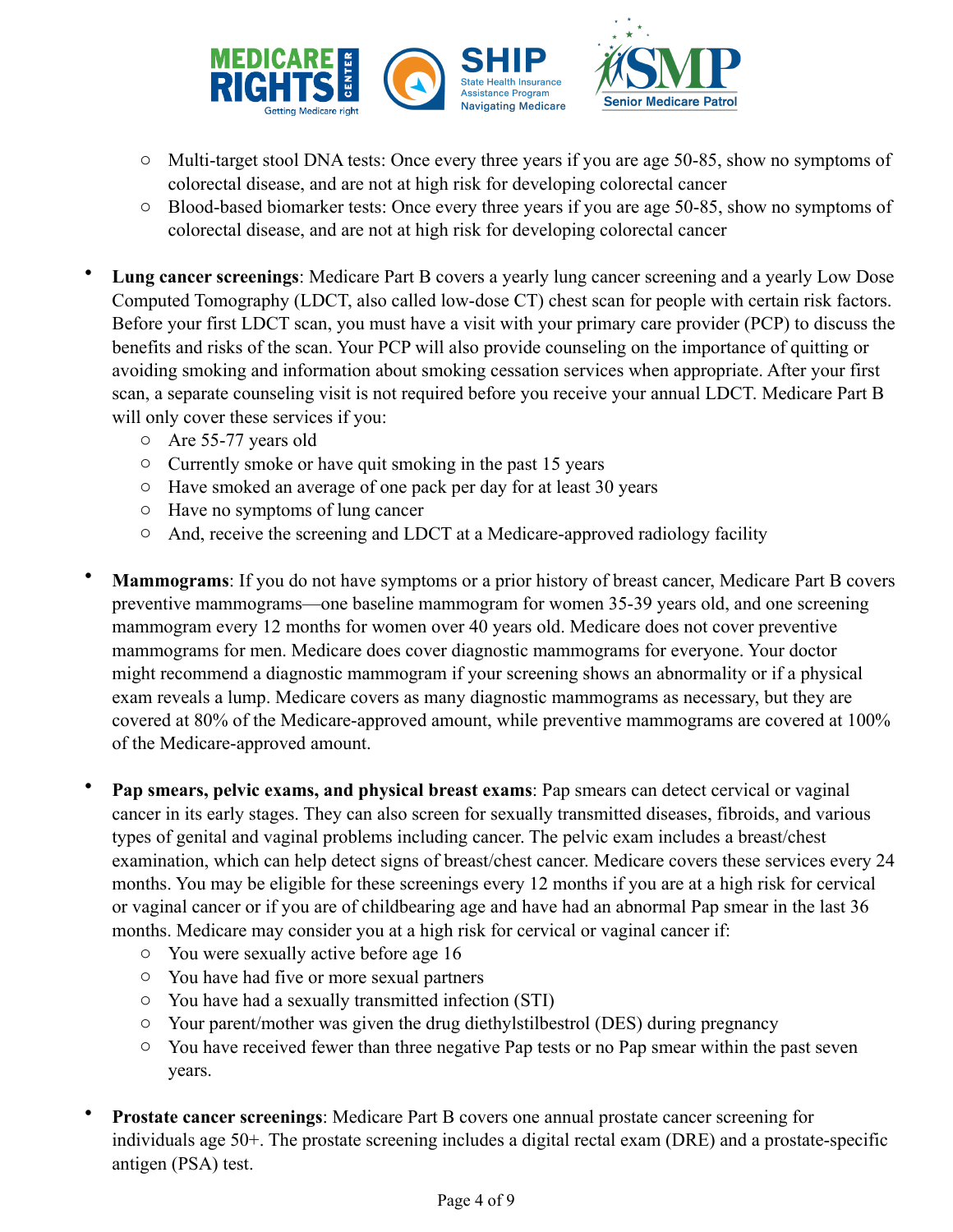

Note: Some cancer screenings and other services are associated with specific genders in Medicare materials and rules but are covered regardless of the gender marker in your Social Security record, as long as the screening is clinically appropriate for you. Medicare has specific billing modifiers that your provider should use when submitting claims for services when the gender marker on your Social Security record could cause an incorrect coverage denial.

# **7. What are depression screenings?**

Depression is a mental health condition that affects mood. Depression screenings should be conducted by your primary care provider (PCP) or another trusted health professional to ensure that you are correctly diagnosed and treated. Medicare Part B covers an annual depression screening. You do not need to show signs or symptoms of depression to qualify for screening. However, the screening must take place in a primary care setting, like a doctor's office. This means Medicare will not cover your screening if it takes place in an emergency room, skilled nursing facility (SNF), or hospital.

The annual depression screening includes a questionnaire that you complete yourself or with the help of your doctor. This questionnaire is designed to indicate if you are at risk or have symptoms of depression. If your results show that you may be at risk of depression, your provider will perform a thorough assessment and will refer you for follow-up mental health care if appropriate. In most cases, you should receive your depression screening when you have a scheduled doctor's office visit. However, your provider can choose to screen you during a separate visit.

Note: Your provider is required to review your potential for depression and other mental health conditions during your Welcome to Medicare Visit (see question 4) and your first Annual Wellness Visit (see question 5). However, your provider is not required to formally screen you for depression during either visit. During a review, your provider should discuss your risk factors for depression, such as a family history, but you will not receive a screening questionnaire.

**8. What rules must I follow for Part B-covered vaccines that are considered preventive services?** Part D covers many vaccines and immunizations. However, there are certain vaccinations that are covered by Part B:

- **Flu shot:** Medicare Part B covers one flu shot every flu season. The flu season usually runs from November through April. Depending on when you choose to get your flu shot, Medicare may cover a flu shot twice in one calendar year. For example, if you got a shot in January 2022 for the 2021/2022 flu season, you could get another shot in November 2022 for the 2022/2023 flu season.
- **Pneumonia shot**: Medicare Part B covers two separate pneumonia shots. Currently there are two separate pneumonia vaccines available. Part B covers the first shot if you have never received Part B coverage for a pneumonia shot before. You are covered for a different, second vaccination one year after receiving the first shot. You are not required to provide a vaccination history when receiving the pneumonia vaccine. You can tell the health care professional administering the shot if/when you have received past shots.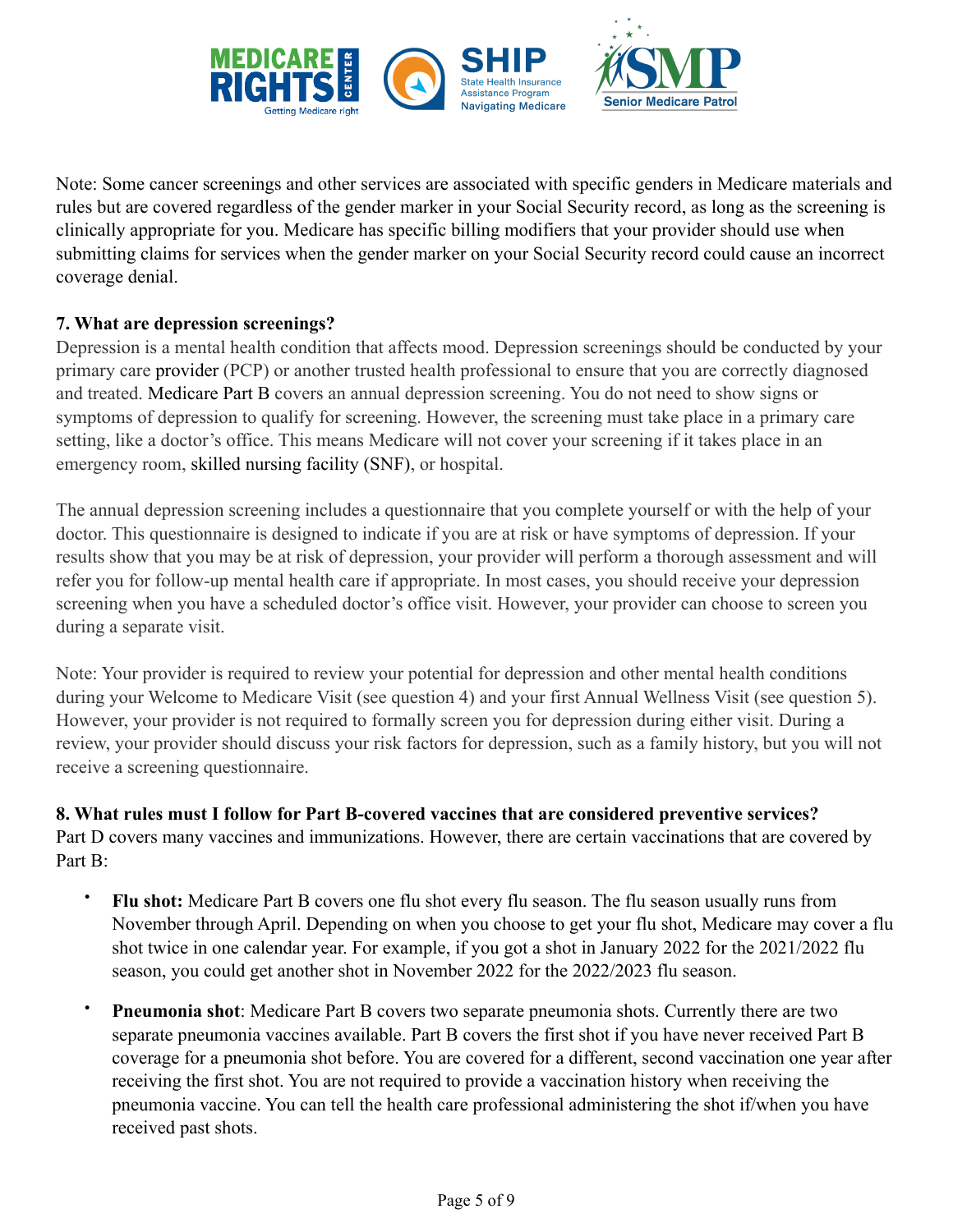

- **Hepatitis B shot**: Medicare Part B covers hepatitis B vaccination if you are at medium or high risk for hepatitis B. If you are at a low risk for hepatitis B, the shot will be covered under Part D, the Medicare prescription drug benefit. Medicare considers you at medium or high risk if you:
	- o Have End-Stage Renal Disease (ESRD)
	- o Have hemophilia
	- $\circ$  Are a client of or staff member at an institution that serves people with developmental disabilities
	- o Live in the same household as a hepatitis B carrier
	- $\circ$  Have unprotected sex with multiple sex partners or with someone who has hepatitis B
	- o Use certain federally prohibited drugs/substances
	- o Are a health care professional and you are in frequent contact with blood or other bodily fluids during routine work
- **COVID-19 vaccination:** Original Medicare Part B covers COVID-19 vaccines, regardless of whether you have Original Medicare or a Medicare Advantage Plan. The Food and Drug Administration (FDA) has approved an additional dose of the COVID-19 vaccine or booster for people age 12 or older. The additional dose or booster is covered by Medicare with zero-cost sharing. Speak with your doctor to learn more about getting a third dose or booster.

## **9. Does Medicare cover COVID-19 tests?**

Medicare Part B covers one coronavirus test without an order from a doctor or other qualified health care provider. For other tests, Medicare requires you to get an order from your provider. Original Medicare covers coronavirus testing and associated provider visits at 100% of the Medicare-approved amount when you receive the service from a participating provider. This means you owe nothing (no deductible or coinsurance). Medicare Advantage Plans are required to cover coronavirus testing without applying deductibles, copayments, or coinsurance when you see an in-network provider.

As of January 15, 2022, many people with an individual or group private health plan can go online, or to a pharmacy or store to obtain an at-home over-the-counter COVID-19 diagnostic test authorized by the U.S. Food and Drug Administration (FDA) at no cost through their insurance. Medicare Advantage Plans may, but are not required, to participate. At this time, Original Medicare beneficiaries do not have access to insurance covered home testing, but the Centers for Medicare and Medicaid Services (CMS) announced plans to make over-thecounter COVID-19 tests available to people with Medicare at no cost by early spring. According to the agency, "[u]nder the new initiative, Medicare beneficiaries will be able to access up to eight over-the-counter COVID-19 tests per month for free. Tests will be available through eligible pharmacies and other participating entities." Until the program is in effect, people with Medicare can obtain free tests through the federal website ([www.covidtests.gov](http://www.covidtests.gov)), community health centers, and Medicare-certified health clinics. For more information and future updates, visit the [CMS at-home COVID tests and Medicare FAQ page](https://www.cms.gov/files/document/covid-19-over-counter-otc-tests-medicare-frequently-asked-questions.pdf).

# **10. What do I do if I think I was inappropriately charged for a service**?

If you think you were charged for a preventive service and should not have been, contact your health care provider first. Some providers are not familiar with the full list of Medicare-covered preventive services, and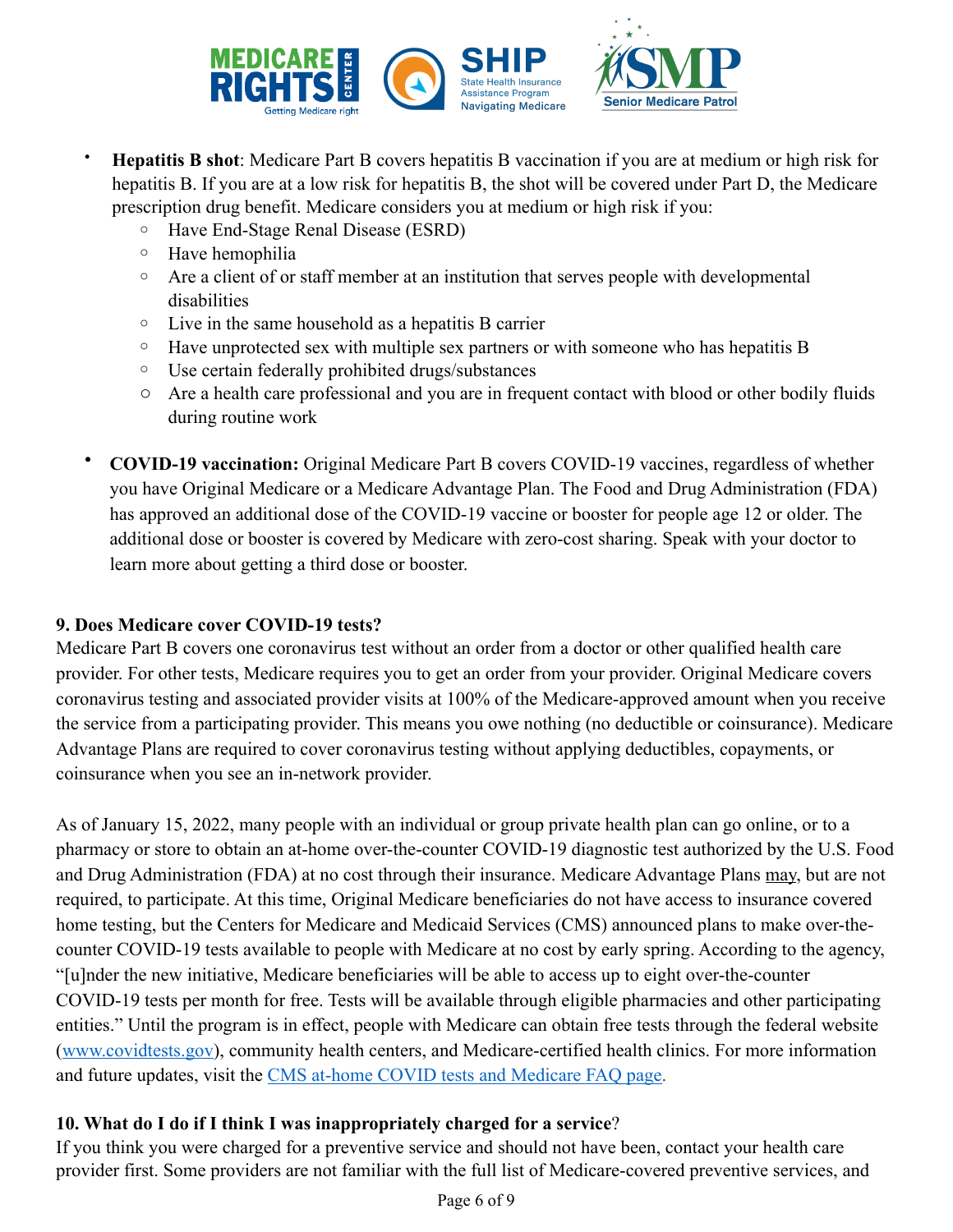

they may have made a simple mistake due to their lack of knowledge about the benefits. If you are unable to resolve the problem by contacting your health care provider, contact your local SHIP, and a SHIP counselor will help you. (Contact information for your SHIP is on the last page of this document.) You can also contact 1-800-MEDICARE for help.

You may be charged additional fees for certain services related to preventive care. For example:

- You may have costs for part of a preventive care visit if your doctor makes a diagnosis during the visit or conducts additional tests or procedures. Doctors do diagnostic tests and procedures when patients have distinct symptoms of a condition or a history of that condition. For example, if your doctor finds and removes a polyp during a colonoscopy, the colonoscopy is diagnostic care and costs will apply.
- You may owe a facility fee depending on where you receive your preventive care service. For example, certain hospitals will often charge separate facilities fees when you are receiving a preventive service.

If you are in a Medicare Advantage Plan, your plan will not be able to charge you for preventive care services that are free for people with Original Medicare, as long as you see in-network providers. If you see providers that are not in your plan's network, charges will typically apply.

If your health care provider bills Medicare for services you never received, you may be a victim of Medicare fraud or abuse. You can help detect fraud by carefully reviewing your health care statements from Medicare or your Medicare Advantage Plan. Claims summaries and medical bills can be confusing, so it is usually a good idea to ask your provider questions (for example, "Why was I billed for this service?") before reporting activity as fraudulent. If you believe that you have been a victim of fraud or abuse, or if you have additional questions about this, you can contact your local Senior Medicare Patrol (SMP). Contact information for your SMP is on the last page of this document.

# **11. Who should I contact about Medicare-covered preventive services?**

**Your doctor or other health care provider:** If you would like to schedule an Annual Wellness Visit (AWV), Welcome to Medicare screening, or another kind of preventive service, contact your doctor or health care provider. Additionally, reach out to your doctor or health care provider first if you believe you were inappropriately charged for a preventive service.

**State Health Insurance Assistance Program (SHIP):** Contact your SHIP if you would like to learn more about how Medicare covers preventive services or if you are confused about why a provider is charging you for preventive care. SHIP counselors are certified and trained to provide individualized, unbiased Medicare information. Contact information for your SHIP is on the last page of this document.

**Senior Medicare Patrol (SMP):** Contact your SMP if you believe a provider is fraudulently billing you for preventive services. SMPs empower and assist Medicare beneficiaries, their families, and caregivers to prevent, detect, and report health care fraud, errors, and abuse.

**1-800-MEDICARE:** Medicare answers questions about which preventive services Medicare covers, what eligibility criteria must be met for certain services, and how to find a Medicare-participating provider. You can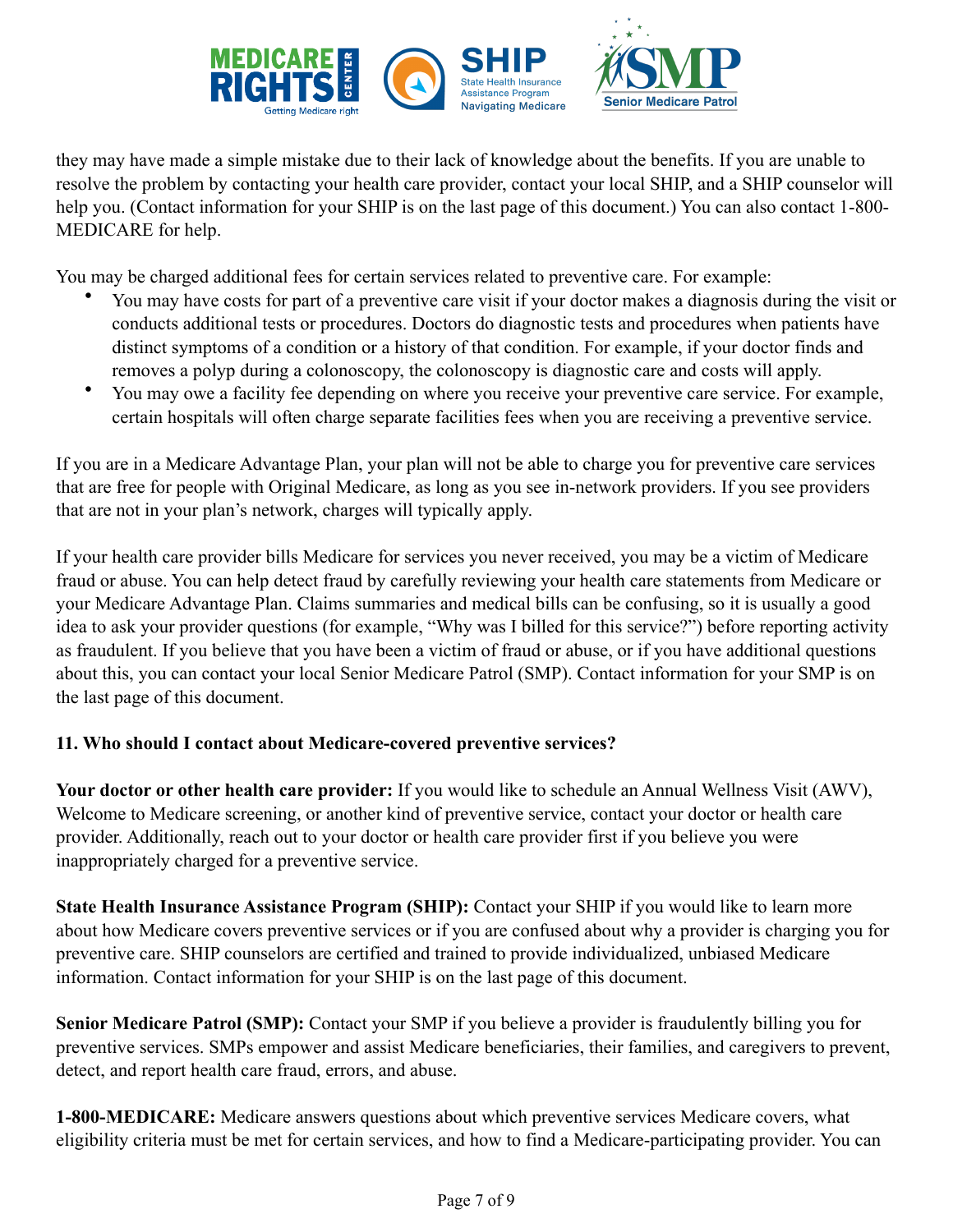

call Medicare at 1-800-MEDICARE (800-633-4227) or visit medicare.gov. (If you have a Medicare Advantage Plan, contact your plan to learn about their in-network providers.)

## **SHIP case Study**

Jane has Original Medicare. She goes to get a Pap smear, pelvic exam, and physical breast exam every two years, though she has no symptoms of breast, cervical, or vaginal cancer. During the physical breast exam this year, her doctor noticed something abnormal and told her that she should get a diagnostic mammogram. Jane wants to know what her costs will be for these services.

#### **What should Jane do?**

- Jane should contact her SHIP to speak with a counselor who can explain the costs of preventive services more thoroughly.
	- If she doesn't know how to find her SHIP, she can go to [www.shiphelp.org](http://www.shiphelp.org) or call 877-839-2675 and say "Medicare" when prompted for assistance.
- The SHIP counselor should explain the difference between preventive and diagnostic services. The counselor can tell Jane that her first screening was preventive, meaning that she had no prior symptoms of the disease for which she was being screened. As long as Jane went to a participating provider, she should not owe any cost-sharing for the screening.
- The SHIP counselor can tell Jane that the mammogram is diagnostic, meaning it addresses symptoms or conditions that she already has. Since preventive and diagnostic services are covered differently by Medicare Part B, Jane will likely have to pay nothing for the first screening but will owe normal Medicare cost-sharing for the diagnostic mammogram. Since Jane has Original Medicare, she should expect to have a 20% coinsurance for the diagnostic mammogram.

#### **SMP case study**

Esther is 68 years old and enrolled in a Medicare Advantage Plan. This month, she received a bill from her new primary care provider for her Annual Wellness Visit. Esther was confused because she knew that Medicare should cover the full cost of this annual visit, so long as she didn't receive diagnostic care or non-preventive services during it. When Esther contacted her plan, she learned that her visit had been denied because her former primary care provider had already billed Medicare for it. Esther has not visited her former primary care physician at all this year and worries she may be the victim of fraud.

#### **What should Esther do?**

- Esther should contact her former primary care provider to see if the office made a billing error.
- If Esther still suspects that her previous doctor's office may have billed Medicare fraudulently, she should contact her SMP for help.
	- o If Esther does not know her local SMP's contact information, she can call 877-808-2468 or visit [www.smpresource.org.](http://www.smpresource.org)
	- o The SMP representative will assist Esther to report her case to the proper authorities and ensure CMS has corrected the error if applicable.